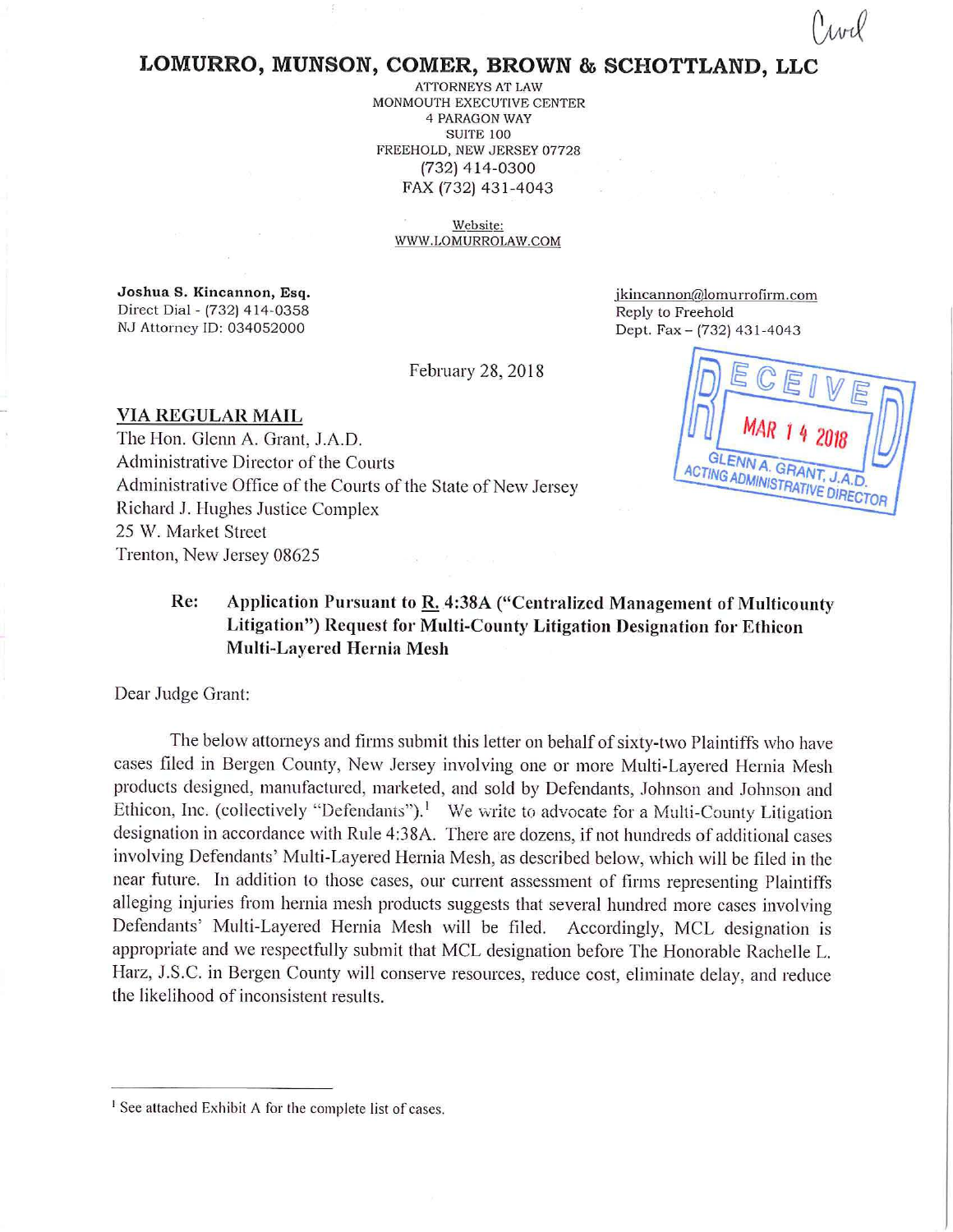## **BACKGROUND**

This application addresses the approximately 62 currently pending cases, and any future similar cases filed in the Superior Court alleging that Defendants' Multi Layered Hernia Mesh was defective, and that those defects caused the mesh to fail, resulting in serious injuries and the need for additional medical intervention.

The products referred to throughout this application as "Multi-Layered Hernia Mesh" were all manufactured and sold by Defendants and are all polypropylene-based mesh prosthetics indicated for the repair of hernias, including: Proceed Surgical Mesh, Proceed Ventral Patch, Physiomesh Flexible Composite, Prolene 3D Polypropylene Patch, and Prolene Hernia System. Plaintiffs allege that these products arc defective and unsafe for their designed and intended use.

Although Defendants manufacture and sell a wide variety of hernia mesh prosthetics, many of which are made of polypropylene, Defendants' Multi-Layered Hernia Mesh share one important characteristic: all of the subject products feature one or more deviations from an uncoated, twodimensional polypropylene mesh design, deviations which ( l) increase the type and rate of serious complications and (2) were introduced in order to increase sales by making implantation procedures faster, rather than safer or more effective. These Multi-Layered Hernia Mesh also share one or more of the same or similar constituent materials, and are all manufactured and distributed by Defendants.

## **PROCEED SURGICAL MESH AND PROCEED VENTRAL PATCH**

Proceed Surgical Mesh ("Proceed") and Proceed Ventral Patch ("PVP") are hernia mesh products that have been found to *contribute* to adhesion formation by operation of multiple design defects. Defendants knew or should have known that was not an effective adhesion prevention barrier and in fact leads to the formation of adhesions, which can be painful and sometimes lifethreatening. Proceed and PVP have an alarmingly high rate of mechanical failure, sometimes described by surgeons as "Proceed rupture".

## **PHYSIOMESH FLEXIBLE COMPOSITE**

The Physiomesh Flexible Composite ("Physiomesh") is marketed as an anti-adhesion barrier mesh, in which the barrier layer that is supposed to prevent scar tissue formation is present on both the side of the mesh which faces the bowel *and* the side which faces the abdominal wall.

Utilizing an anti-adhesion barrier on the side of a polypropylene hernia mesh graft that faces the abdominal wall increases the risk that the graft will not incorporate into the abdominal wall, causing the graft to fold, buckle, and migrate, posing a threat to adjacent organs.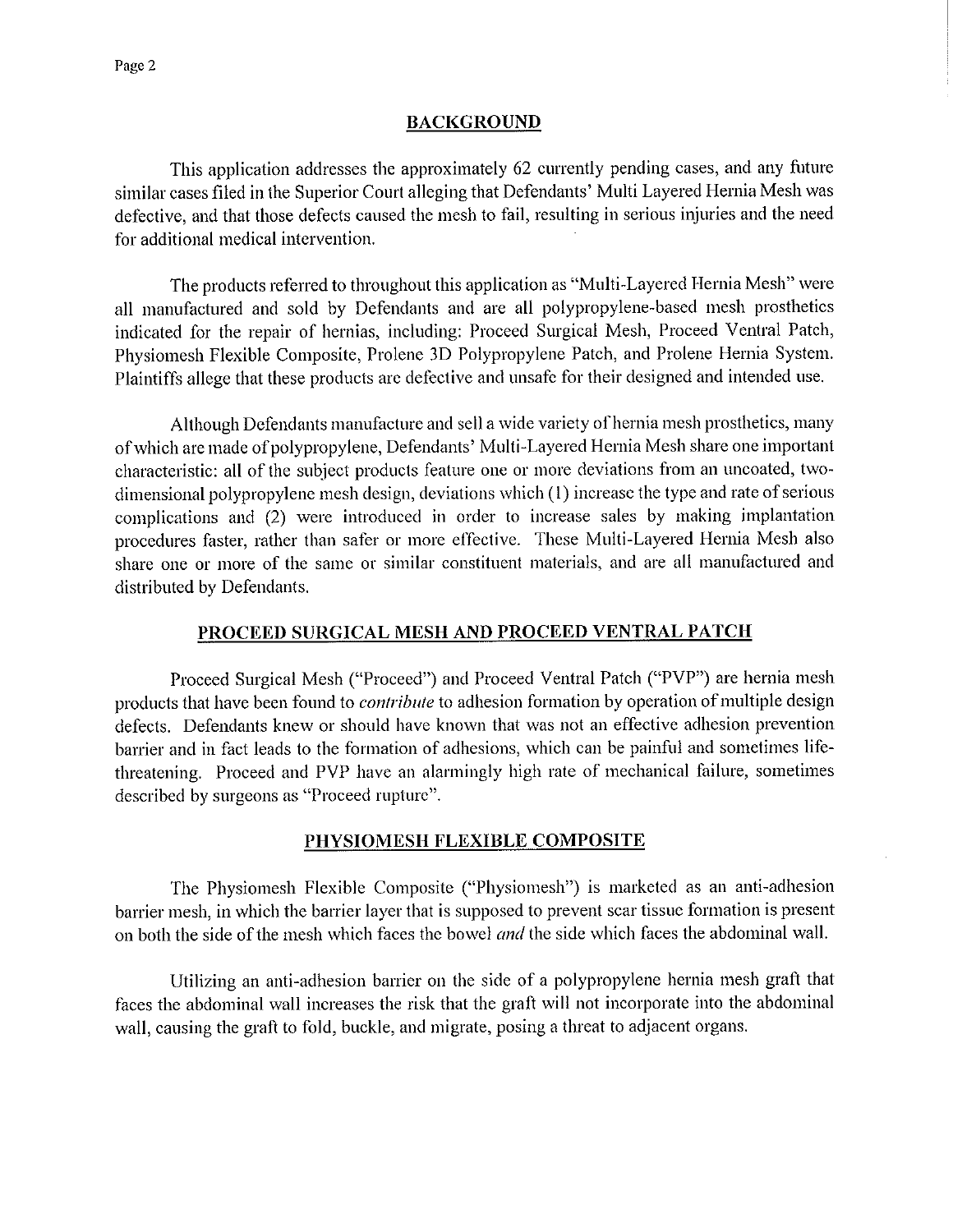Poliglecaprone is also known to incite an inflammatory response in soft tissue, causing complications. Defendants were aware of this predisposition prior to market launch of the Physiomesh.

In May of 2016, Defendants issued a "Field Safety Notice" relating to the Physiomesh product, to hospitals and medical providers in various countries worldwide. In this Urgent Field Safety Notice, Defendants advise these providers of "a voluntary product recall".

#### PROLENE 3D POLYPROPYLENE PATCH

The Prolene 3D Polypropylene Patch ("P3D") is a multi-layered, three-dimensional mesh device. This product is often used to repair inguinal hernias and the design contemplates that the mesh acts as a "plug" in the abdominal cavity, while it secures the repair at the anterior abdominal wall. The design of the P3D is problematic. The intense foreign body inflammatory response causes contracture to the tissue and mesh.

## **PROLENE HERNIA SYSTEM**

Prolene Hernia System ("PHS") is a multi-layered, three-dimensional mesh device. Defendants market PHS for both inguinal and ventral hernia repairs. The PHS is intended to minimize the probability of hernia recurrence, but the design results in an intense foreign body inflammatory response which can cause a cascade of injurious complications, including but not limited to profound contracture of the mesh, chronic and debilitating pain, mesh migration and erosion into nearby organs.

#### **COORDINATION IS APPROPRIATE**

As set forth in the guidelines, multi-county litigation is warranted when a litigation involves a large number of parties; many claims with common, recurrent issues of law and fact; there is geographical dispersion of parties; there is a high degree of commonality of injury; there is a value intenlependence between different claims; there is a degree of remoteness between the court and actual decision makers in the litigation; among other considerations.

This litigation meets the above criteria. There are many common, recurrent issues of law and fact that are associated with this class of products. These products share common Defendants (and likely the same corporate witnesses), designs, materials, manufacturing and production methods, and underlying science. Additionally, there is geographical dispersion of the parties (as these products were sold throughout the nation), a high degree of commonality of injury; and a likely value interdependence among different claims. All of these considerations warrant MCL designation. The same policies and factors which led the Supreme Court to decide on October 12, 2010, that all pending and future Ethicon and J&J pelvic mesh cases should centralized for management purposes (https://www.judiciary.state.nj.us/attorneys/mcl/bergen/pelvicmesh.html), should compel the granting of the instant application.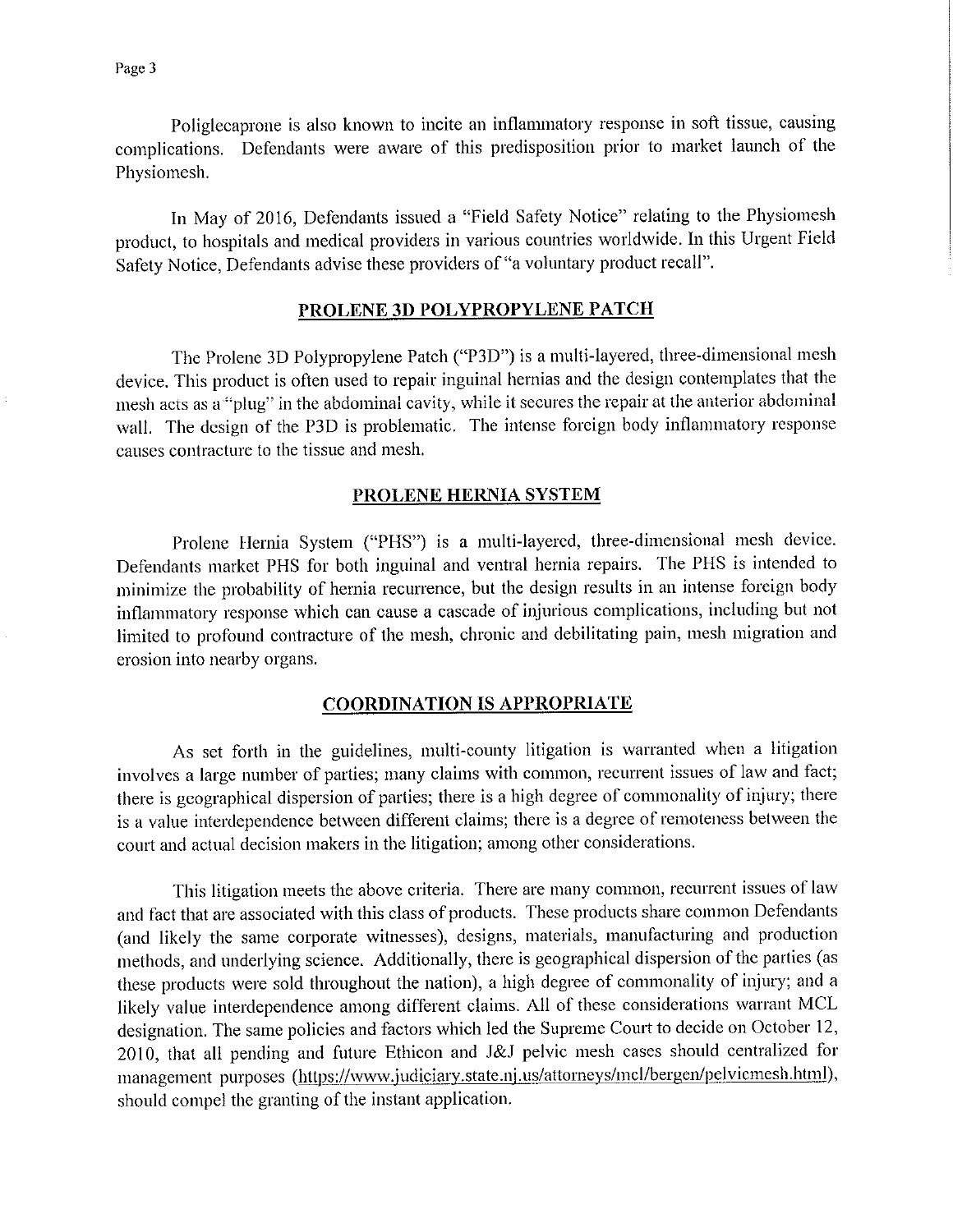At least 62 cases have already been filed, and all involve the recurrent legal issues of design defect, failure to warn, breaches of warranties and the possibility of manufacturing defects. There are significant overlapping factual liability issues relating to the selection of the polypropylene and other materials utilized in Defendants' Multi-Layered Hernia Mesh, how it was manufactured and sterilized, the nature of the defect, any delay or failure in recalling the products, failure to comply with good manufacturing practices, and a host of other related factual issues.

Separate discovery demands have been served in many of the cases, including pathology requests necessitating a uniform pathology protocol. MCL designation is appropriate for these cases, and future filed-cases involving Defendants' Multi-Layered Hernia Mesh, as it will allow for efficiencies in discovery that will conserve the resources of the parties and the judicial system.

At the present time, we do not know precisely how many of these products have been implanted in patients in the United States, but publicly available information indicates there are thousands~if not tens of thousands~of these products implanted into US citizens.

#### **BERGEN IS THE MOST APPROPRIATE VENUE**

Pursuant to the Mass Tort Guidelines and Criteria for Designation, questions of fairness, the locations of the parties and counsel, and the existing civil and mass tort caseload are considered in determining where to centralize the management of a mass tort case.

Bergen County is the best venue for the consolidation of the Ethicon Multi-Layered Hernia Mesh cases. The previously-filed Ethicon Multi-Layered Hernia Mesh cases are all pending before various judges in Bergen County. Discovery is underway and has been exchanged in several cases. Geographically, the Bergen venue is conveniently located to regional and international airports. Bergen is within driving distance of Defendant Ethicon's headquarters in Somerville, as well as Defendant Johnson & Johnson's headquarters in New Brunswick.

The existing civil and mass tort caseload in the venue is also an important factor in selecting an MCL venue. According to the New Jersey Courts' website, seven MCLs are pending in the Middlesex County Superior Court, five MCLs are centralized in the Atlantic County Superior Court, (including the most recently assigned MCL, the Firefighter Hearing Loss MCL), and seven MCLs are pending in the Bergen County Superior Court. In addition to their non-asbestos MCL docket, Middlesex County also has over four hundred active asbestos cases as well as twentyseven consumer fraud class actions. In Bergen however, the Stryker Trident Hip Implant Litigation is all but completed, the DePuy ASR Hip Implant litigation announced a global settlement in November 2013, the Stryker Hip/ABG II litigation announced a global settlement in December 2016, and the Pompton Lakes MCL has also recently concluded. The resolution of those matters will reduce the Bergen County MCL caseload significantly.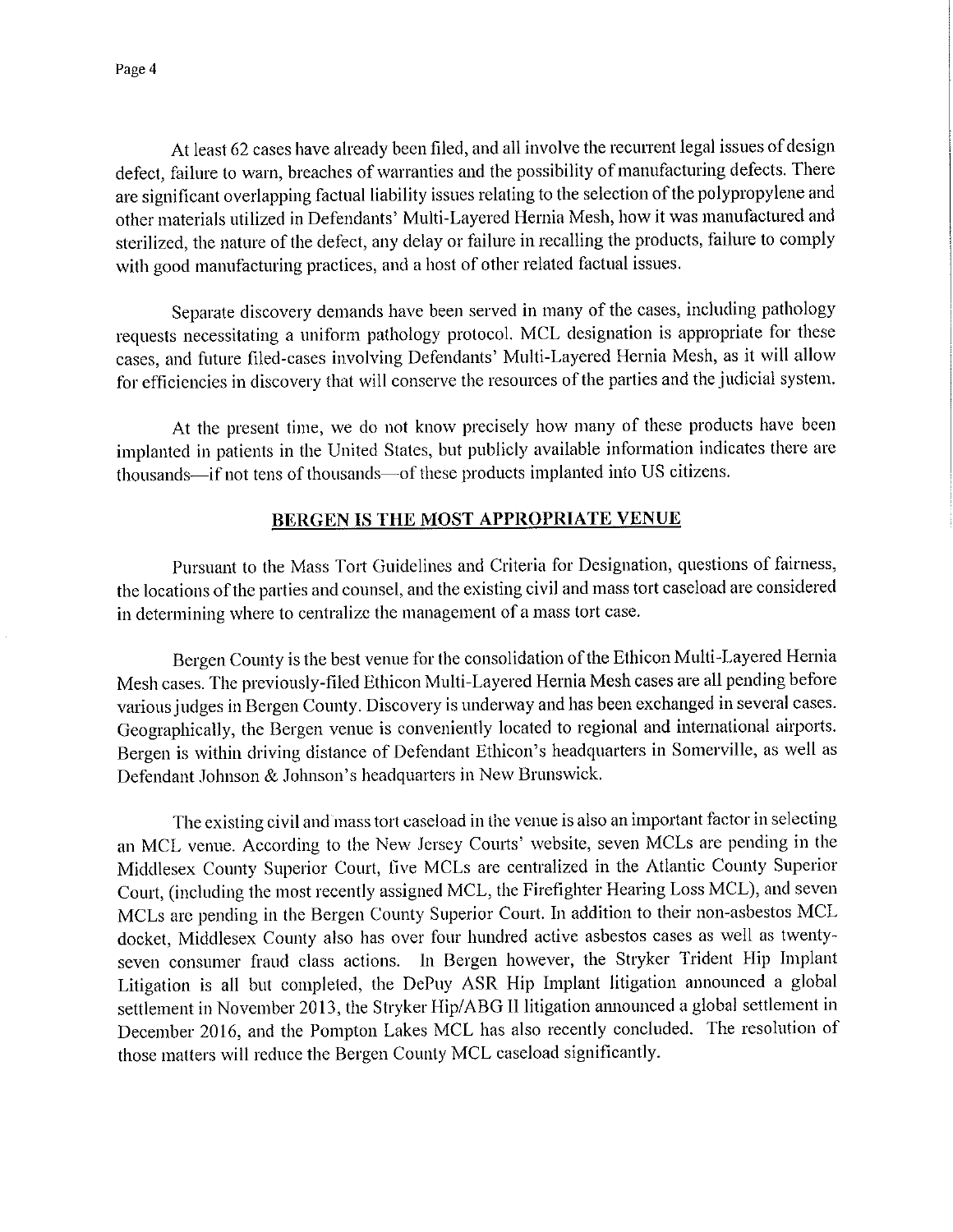Additionally, Bergen County Superior Court has gained substantial, relevant knowledge in handling the current and prior pelvic mesh cases, including knowledge regarding these Defendants, the materials, manufacturing and sterilization processes used by mesh manufacturers, and the regulatory processes involved in marketing and recalling such devices.

Judge Rachelle L. Harz, who oversees all MCLs in Bergen County and who has already been assigned 6 of these cases<sup>2</sup> would be an ideal judge to handle this litigation. Judge Harz has valuable experience, including presiding over the Pelvic Mesh litigation, which involves overlapping science and the same Defendants. Judge Harz has presided over the Pelvic Mesh litigation since it was re-assigned to her in August 2016, and since that time has issued over 300 orders, conducted numerous conferences, and has shown a remarkable understanding of the complex scientific issues of Pelvic Mesh, and their intrinsic interrelationship to the legal issues. Many of these scientific and legal issues will predominate in the Ethicon and J&J Hernia Mesh litigation. Accordingly, by far the most logical and fair procedure for the litigants would be for these cases to remain in Bergen County before Judge Harz.

In light of all the factors discussed above, Plaintiffs respectfully request that the New Jersey Supreme Court designate the Ethicon Multi-Layered Hernia Mesh cases for MCL management in the Bergen County Superior Court before Judge Harz.

Respectfully submitted,

## **LOMURRO, MUNSON, COMER, BROWN & SCHOTTLAND, LLC**

4 Paragon Way, Suite 100 Freehold, NJ 07728 (732) 414-0300 (732) 431-4043 (fax) jkincannon@lomurrofirm.com

meannor JOSHUA S. KINCANNON, ESQ.

## **THE HOLLIS LAW FIRM, P.A.**

5100 W. 95th St., Suite 250 Overland Park, KS 66207 (913) 385-5400 (913) 385-5402 (fax) adam@hollislawfinn.com

ADAM EVANS, ESQ.

<sup>&</sup>lt;sup>2</sup> Fowler v. Ethicon, Inc., et al, Docket No.: BER-L-8572-17; Dollanmeyer v. Ethicon, Inc., et al, Docket No.: BER-L-774-18; Aaron v. Ethicon, Inc., et al, Docket No.: BER-L-870-18; Lang v. Ethicon, Inc., et al, Docket No.: BER-L-1067-18; Lotridge v. Ethicon, Inc., et al, Docket No.: BER-L-1467-18; and Dias v. Ethicon, Inc., et al, Docket No.: BER-L-1471-18.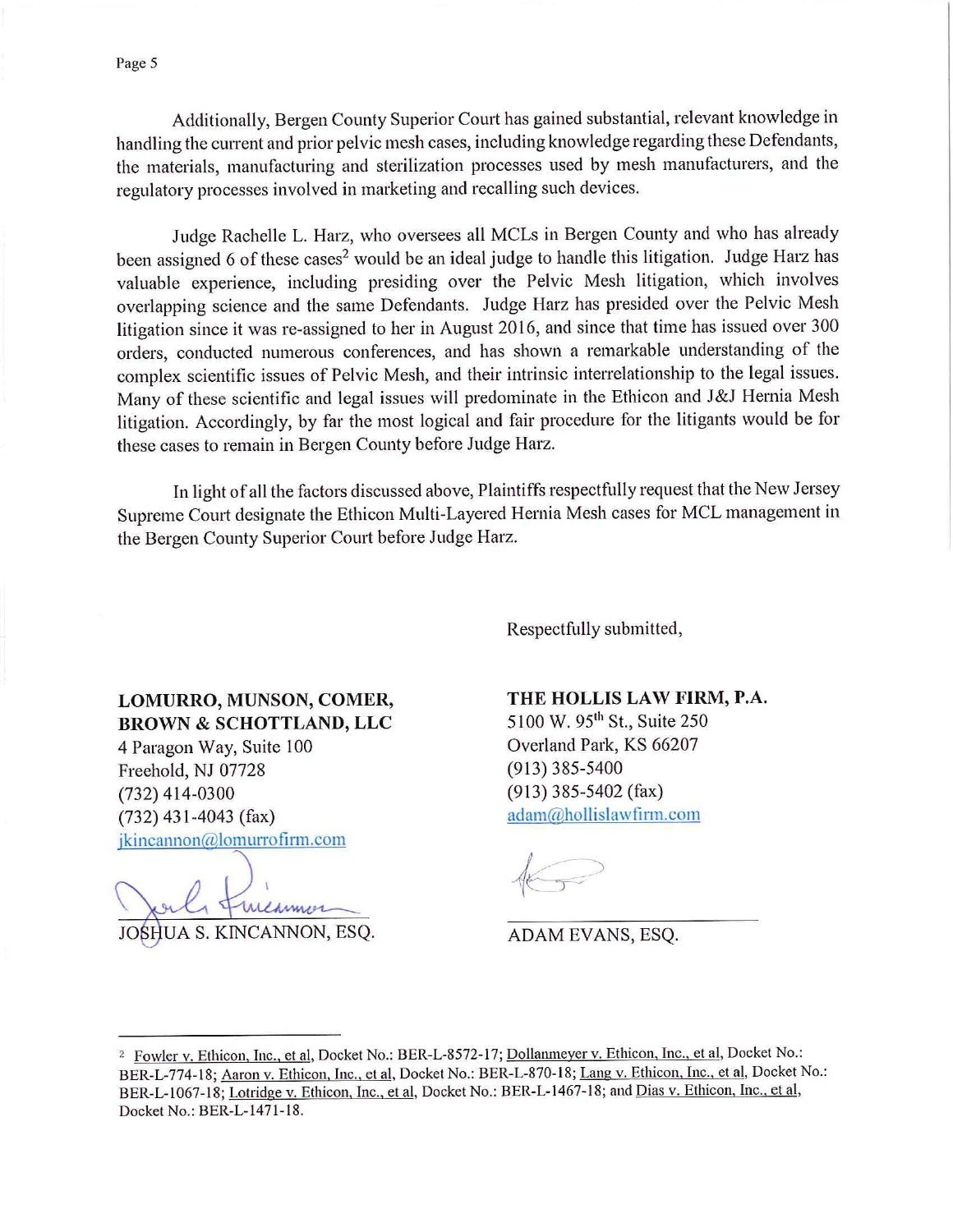Page 6

**FLEMING NOLEN** & **JEZ, LLP**  2800 Post Oak Blvd., Suite 4000 Houston, TX 77056 (713) 621-7944 (713) 621-9638 (fax) kelsey stokes@fleming-law.com

KELSEY L. STOKES, ESQ.

## **KRAUSE** & **KINSMAN, LLC**

4717 Grand Avenue, Suite 250 Kansas City, MO 64112 (816) 760-2700 (816) 760-2800 (fax) robert@krauseandkinsman.com

2 Kmsman

ROBERT L. KINSMAN, ESQ.

**LEVIN, PAPANTONIO, THOMAS, MITCHELL, RAFFERTY** & **PROCTOR, P.A.** 

316 S. Baylen Street, Suite 600 Pensacola, FL 35202 rprice@levinlaw.com

ROBERT E. PRICE, ESQ.

JSK/slm

Encl

Cc: Kelly S. Crawford, Esq. (via regular mail) David R. Kott, Esq. (via regular mail) G. Brian Jackson, Esq. (via regular mail) Fred E. Bourn, III, Esq. (via regular mail)

## **POGUST BRASLOW** & **MILROOD, LLC**

Eight Tower Bridge, Suite 940 161 Washington Street Conshohocken, PA 19428 (610) 941-4204 (610) 941-4245 (fax) tmillrood@pbmattorneys.com

TOBIAS L. MILLROOD, ESQ.

**LOCKS LAW FIRM**  801 North Kings Highway Cherry Hill, NJ 08034 (856) 663-8200 (856) 661-8400 (fax) mgalpern@lockslaw.com

*I' (* /J A-- *Jft/6t,* <sup>t</sup> *Inculture* It sure

MICHAEL GALPERN, ESQ.

JAMES BARRY, ESQ.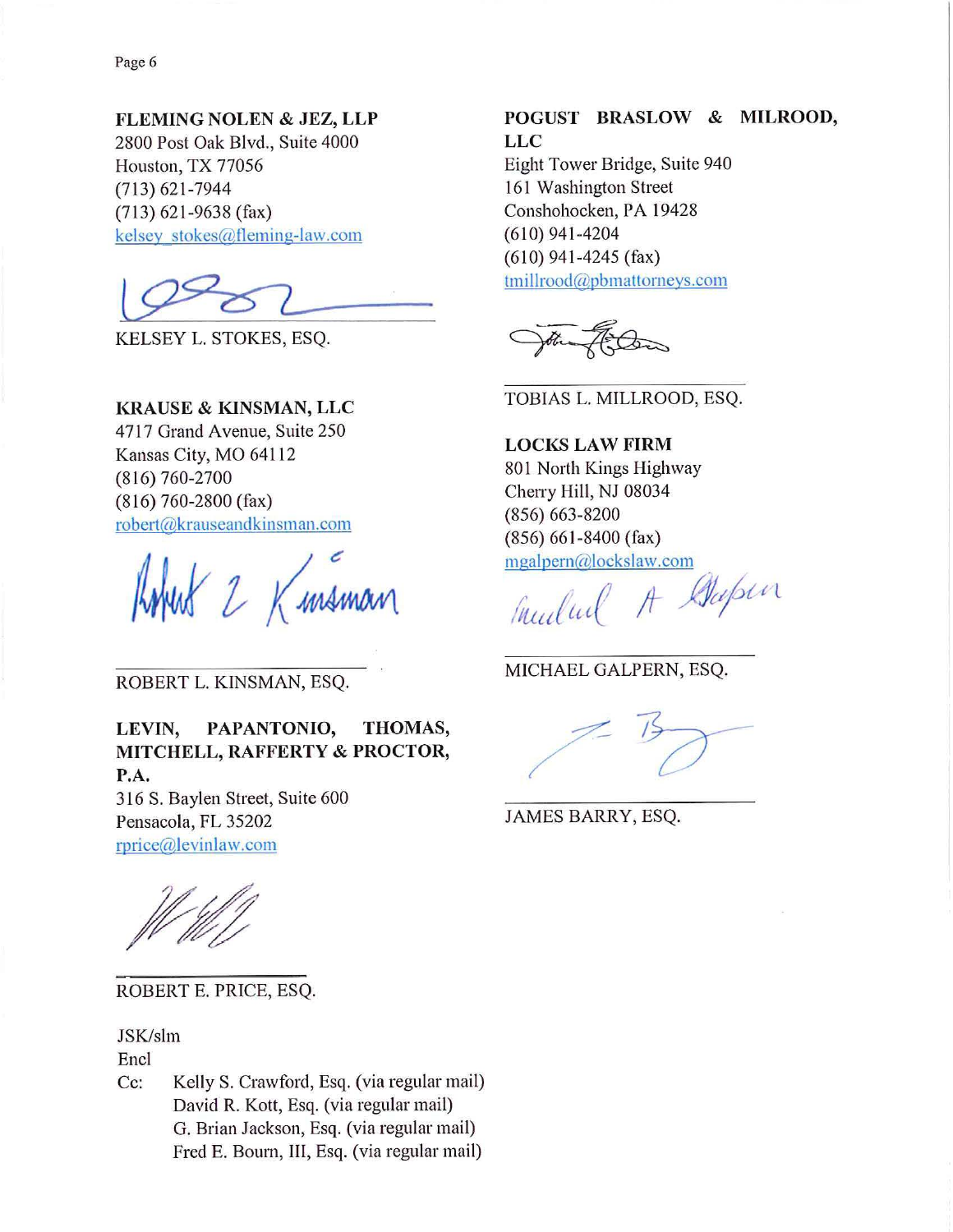$\bar{V}$ 

 $\frac{1}{4}$ 

# **EXHIBIT A**

| Plaintiff              | Docket No.    | <b>Assigned Judge</b>   | <b>Firm</b>                                         |
|------------------------|---------------|-------------------------|-----------------------------------------------------|
| Aaron, Daniel          | BER-L-870-18  | Rachelle L. Harz        | Locks Law Firm                                      |
| Adams, Donna           | BER-L-728-18  | Mary F. Thurber         | Hollis Law Firm/Lomurro Law Firm                    |
| Alexander, Diane       | BER-L-1241-18 | Robert C. Wilson        | Fleming, Nolen & Jez, LLP/Lomurro Law Firm          |
| Alumbaugh, Alan        | BER-L-207-18  | Gregg A. Padovano       | Hollis Law Firm/Lomurro Law Firm                    |
| Alvarado, Danny        | BER-L-1479-18 | Christine A. Farrington | Lomurro Law Firm                                    |
| Anawaty, Viola         | BER-L-1516-18 | Walter F. Skrod         | Hollis Law Firm/Lomurro Law Firm                    |
| Bassett, Richard       | BER-L-7836-17 | John D. O'Dwyer         | Fleming, Nolen & Jez, LLP/Lomurro Law Firm          |
| Bean, Norman           | BER-L-198-18  | Lisa Perez-Friscia      | Fleming, Nolen & Jez, LLP/Lomurro Law Firm          |
| Campbell, Cassandra    | BER-L-8998-17 | Lisa Perez-Friscia      | Hollis Law Firm/Lomurro Law Firm                    |
| Capshaw, Clifton       | BER-L-1530-18 | Mary F. Thurber         | Krause & Kinsman/Lomurro Law Firm                   |
| Clark, Jeneen          | BER-L-691-18  | Charles E. Powers       | Hollis Law Firm/Lomurro Law Firm                    |
| Cottle, Jason          | BER-L-7065-17 | James J. DeLuca         | Hollis Law Firm/Lomurro Law Firm                    |
| Crossland, Stephanie   | BER-L-729-18  | Mary F. Thurber         | Hollis Law Firm/Lomurro Law Firm                    |
| Denney, Robert         | BER-L-732-18  | John D. O'Dwyer         | Hollis Law Firm/Lomurro Law Firm                    |
| Dias, Alexsandro       | BER-L-1471-18 | Rachelle L. Harz        | Hollis Law Firm/Lomurro Law Firm                    |
| Diloreto, Edward       | BER-L-1018-18 | Walter F. Skrod         | Fleming, Nolen & Jez, LLP/Lomurro Law Firm          |
| Dollanmeyer, Terry     | BER-L-774-18  | Rachelle L. Harz        | Hollis Law Firm/Lomurro Law Firm                    |
| Fielding, Chad         | BER-L-693-18  | Lisa Perez-Friscia      | Hollis Law Firm/Lomurro Law Firm                    |
| Fontenot, Emily        | BER-L-1513-18 | Gregg A. Padovano       | Hollis Law Firm/Lomurro Law Firm                    |
| Fowler, Susie          | BER-L-8572-17 | Rachelle L. Harz        | Fleming, Nolen & Jez, LLP/Lomurro Law Firm          |
| Gaddis, Troy           | BER-L-658-18  | James J. DeLuca         | Hollis Law Firm & Holman Schiavone/Lomurro Law Firm |
| Galvez, Michael        | BER-L-1393-18 | Lisa Perez-Friscia      | Hollis Law Firm/Lomurro Law Firm                    |
| Gateley, Brenda        | BER-L-9151-17 | Estela M. De La Cruz    | Hollis Law Firm/Lomurro Law Firm                    |
| Gibson, Renee          | BER-L-1110-18 | Gregg A. Padovano       | Fleming, Nolen & Jez, LLP/Lomurro Law Firm          |
| Gold, llene            | BER-L-8037-17 | John D. O'Dwyer         | Pogust, Braslow & Milrood                           |
| Griffin, Charles       | BER-L-8827-17 | Mary F. Thurber         | Hollis Law Firm/Lomurro Law Firm                    |
| Hart, Dennis           | BER-L-1349-18 | Estela M. De La Cruz    | Hollis Law Firm/Lomurro Law Firm                    |
| Hollimon, Thomas       | BER-L-694-17  | Lisa Perez-Friscia      | Hollis Law Firm/Lomurro Law Firm                    |
| Jarrell, Sara          | BER-L-775-18  | Christine A. Farrington | Hollis Law Firm/Lomurro Law Firm                    |
| Jennings, Jerry        | BER-L-777-18  | Christine A. Farrington | Hollis Law Firm/Lomurro Law Firm                    |
| Johnson, Steven        | BER-L-778-18  | Christine A. Farrington | Hollis Law Firm/Lomurro Law Firm                    |
| Kennedy, Bryan         | BER-L-779-18  | Christine A. Farrington | Hollis Law Firm/Lomurro Law Firm                    |
| Krampen-Yerry, Denise  | BER-L-1466-18 | James J. DeLuca         | Krause & Kinsman/Lomurro Law Firm                   |
| Lang, Christine        | BER-L-1067-18 | Rachelle L. Harz        | Fleming, Nolen & Jez, LLP/Lomurro Law Firm          |
| Lindly, James          | BER-L-1402-18 | Robert L. Polifroni     | Krause & Kinsman/Lomurro Law Firm                   |
| Linnenbrink, Christina | BER-L-8829-17 | Mary F. Thurber         | Hollis Law Firm/Lomurro Law Firm                    |
| Lotridge, Robin        | BER-L-1467-18 | Rachelle L. Harz        | Hollis Law Firm/Lomurro Law Firm                    |
| Maestas, Joseph        | BER-L-1456-18 | Estela M. De La Cruz    | Hollis Law Firm/Lomurro Law Firm                    |
| Martin, Marvin         | BER-L-9127-17 | Mary F. Thurber         | Ogborn Mihm, LLP/Lomurro Law Firm                   |
| McKinney, Earl         | BER-L-780-18  | Christine A. Farrington | Hollis Law Firm/Lomurro Law Firm                    |